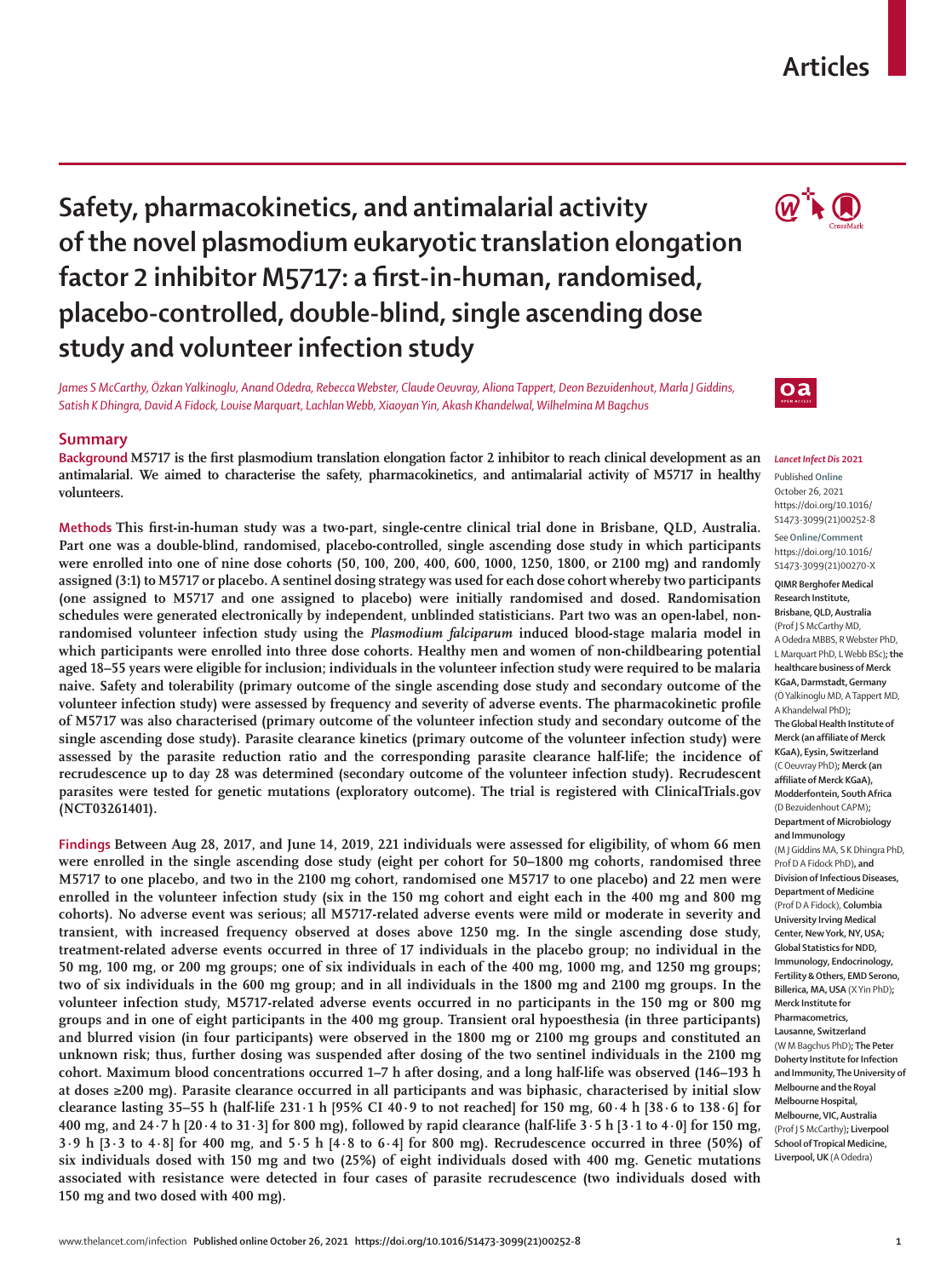Correspondence to: Dr Wilhelmina M Bagchus, Merck Institute for Pharmacometrics, EPFL Innovation Park–Building I, CH-1015 Lausanne, Switzerland **wilhelmina.bagchus@ merckgroup.com** **Interpretation The safety, pharmacokinetics, and antimalarial activity of M5717 support its development as a component of a single-dose antimalarial combination therapy or for malaria prophylaxis.**

**Funding Wellcome Trust and the healthcare business of Merck KGaA, Darmstadt, Germany.**

**Copyright © 2021 The Author(s). Published by Elsevier Ltd. This is an Open Access article under the CC BY 4.0 license.**

# **Introduction**

The decline in the worldwide burden of malaria achieved earlier in the 21st century has now plateaued,<sup>1</sup> a situation exacerbated by the emergence of resistance to first-line artemisinin-based combination therapies in southeast Asia.2 An estimated 229 million cases and 409000 deaths were attributable to the disease in 2019.<sup>1</sup> The development of new antimalarial treatments is one important component of the fight to reduce malaria morbidity and mortality. The ideal characteristics of new antimalarials include an ability to reduce the parasite burden rapidly; a long duration of activity to avoid the requirement for multiple dosing; activity against multiple parasite lifecycle stages, including dormant liver stages and transmissible gametocytes; an ability to be used for chemoprotection; and a novel mode of action to avoid cross-resistance with existing antimalarials.3 The combination of two or more compounds is probably necessary to achieve these properties and is considered an important strategy to minimise the risk of resistance emerging to a novel compound. Finally, as the affordability of any new antimalarial treatment is an important factor, the cost of manufacturing a candidate compound must be considered before investing in clinical development.<sup>3</sup>

M5717 (formerly DDD107498) is a novel antimalarial compound discovered through a phenotypic screen, and it was shown to exhibit nanomolar potency against Plasmodium falciparum.<sup>4,5</sup> The molecular target of M5717 was identified as translation elongation factor 2 (eEF2), which is essential for protein synthesis due to its role in GTP-dependent translocation of the ribosome along mRNA.6 Preclinical in-vitro and in-vivo analyses indicated that M5717 has high selectivity for plasmodium eEF2 and activity against multiple *Plasmodium* spp lifecycle stages (including liver-stage and both asexual and sexual blood-stage parasites)*.* These studies also indicated an acceptable safety profile and good pharmacokinetic properties.4 Collectively, these properties indicated the potential for the compound to offer single-dose cure, reduce transmission, and achieve chemoprotection. Furthermore, initial cost-of-goods estimates and likely human-dose projections suggested an acceptable cost per treatment.4 Together, the results of preclinical work indicated that M5717 is a promising candidate to advance to clinical development as a new antimalarial treatment.

This report describes the first in-human clinical trial to characterise the safety, tolerability, pharmacokinetics, and antimalarial activity of M5717 in healthy volunteers.

#### **Research in context**

## **Evidence before this study**

New antimalarials with novel mechanisms of action are needed to combat the emergence of drug resistance and to progress towards malaria elimination. M5717 (formerly DDD107498) is a new antimalarial candidate that inhibits plasmodium translation elongation factor 2, an enzyme essential for protein synthesis. We searched PubMed between Jan 1, 2010, and Feb 19, 2021, using the terms "plasmodium translation elongation factor 2 inhibitor", "M5717", and "DDD107498". Preclinical studies showed that M5717 has potent antimalarial activity towards multiple *Plasmodium* spp lifecycle stages in vitro and in vivo and good pharmacokinetic properties amenable to use as a drug and predicted an acceptable safety profile in humans. Together these findings supported the progression of M5717 into clinical development.

## **Added value of this study**

This is the first in-human clinical trial of M5717. This study integrates a single ascending dose study with a volunteer infection study using the *Plasmodium falciparum* induced blood-stage malaria model to characterise the safety, pharmacokinetics, and antimalarial activity of M5717 in healthy adults. Our results showed that M5717 is well tolerated in humans up to and including a dose of 1250 mg, with the incidence of M5717-related adverse events remaining low up to this dose, whereas mild-to-moderate and transient neurological adverse events were observed with dosing at 1800 mg and 2100 mg. M5717 exhibits a pharmacokinetic profile characterised by a long half-life (146–193 h at doses ≥200 mg). Single oral doses of M5717 (150 mg, 400 mg, or 800 mg) resulted in initial clearance of asexual blood-stage parasitaemia with a biphasic profile, characterised by an initial period of slow clearance lasting 35–55 h, followed by a rapid clearance phase. Genetic mutations associated with resistance were detected in recrudescent parasites in four participants.

### **Implications of all the available evidence**

M5717 is well tolerated in healthy adults at doses that clear blood-stage *P falciparum*, with the long half-life of the compound supporting the potential for single-dose administration with long-duration activity. Future studies to investigate combination therapies of M5717 with a partner drug exhibiting a distinct mode and rapid onset of action in treating clinical malaria are warranted, as are investigations into the use of M5717 for other indications, including chemoprotection and prevention of transmission.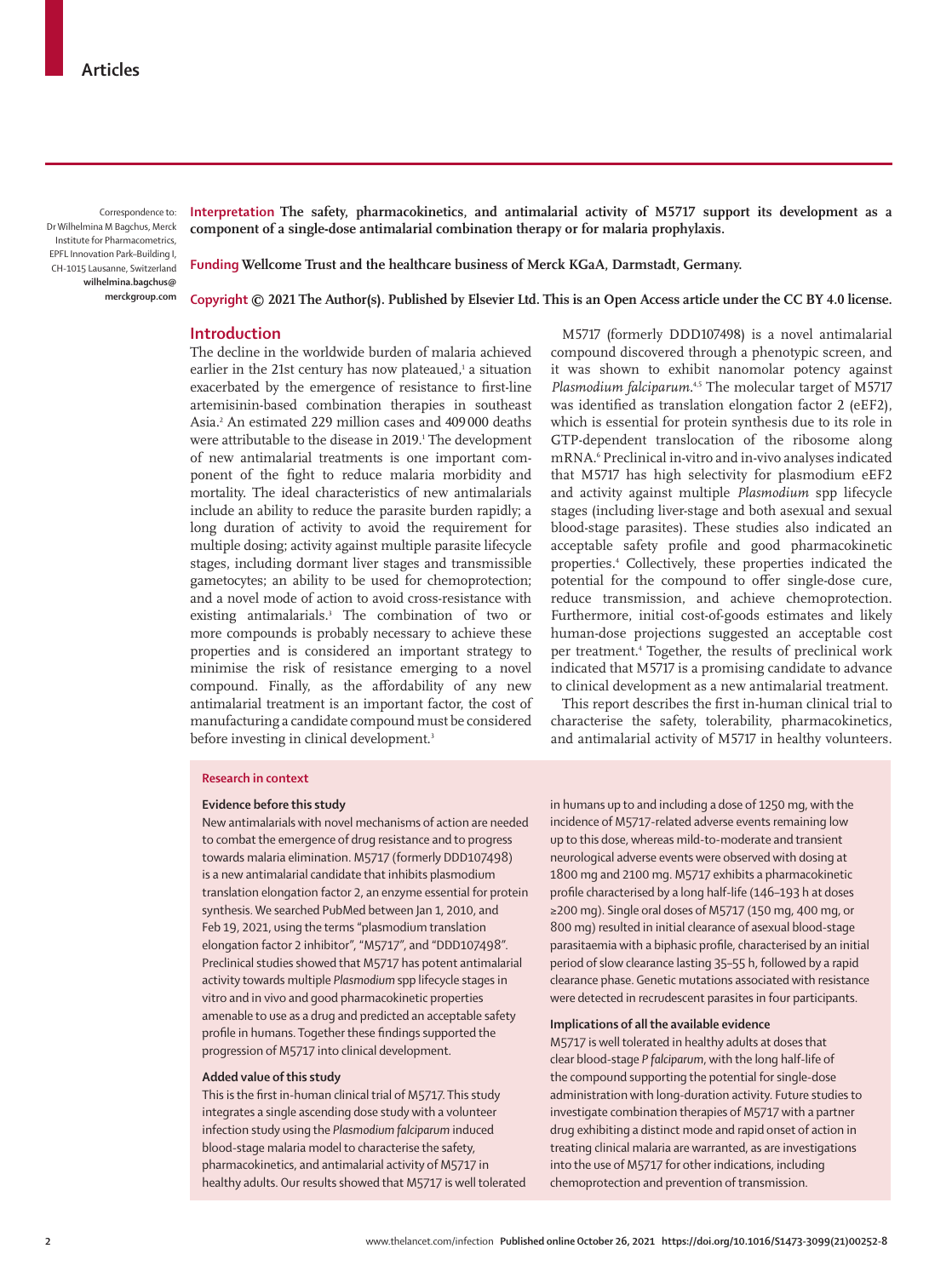Our study was undertaken in two parts. The first part was a randomised single ascending dose study with oral administration of M5717 or matching placebo. The second part was a volunteer infection study using the induced blood-stage malaria model,<sup>7</sup> in which malarianaive volunteers were inoculated with *P falciparum*infected erythrocytes and subsequently administered a single oral dose of M5717. This work represents the first clinical investigation of an antimalarial compound targeting plasmodium eEF2.

# **Methods**

# **Study design and participants**

This study was planned to be done in three parts. Part A (done as planned) was a first-in-human, double-blind, randomised, placebo-controlled, single ascending dose study. Part B was planned to be a multiple ascending dose study that would be done if emerging data in part A indicated that it would not be possible to administer a tolerable single dose that would achieve exposure over 8 days at a concentration well above the minimum parasiticidal concentration estimated in preclinical studies.4 Data from the first four cohorts of the single ascending dose study resulted in a decision not to do the multiple ascending dose study (whose study design and methodology are therefore not presented here). Part C (done as planned) was an openlabel, non-randomised volunteer infection study using the *P falciparum* induced blood-stage malaria model. The volunteer infection study began once the safety monitoring committee had reviewed data from the first four cohorts of the single ascending dose study and had determined that the exposure threshold had been reached.

Healthy men and women of non-childbearing potential aged 18–55 years were eligible for inclusion in both study parts (A and C); participants in the volunteer infection study were required to be malaria-naive (see appendix p 12 for full eligibility criteria). The study was done at Q-Pharm (Brisbane, QLD, Australia) following approval by the QIMR Berghofer Medical Research Institute Human Research Ethics Committee. All participants gave written informed consent before enrolment. The study is registered with ClinicalTrials.gov (NCT03261401).

# **Randomisation and masking**

Participants in the single ascending dose study were randomised within each dose cohort (50, 100, 200, 400, 600, 1000, 1250, 1800, or 2100 mg) to either M5717 or placebo in a 3:1 ratio. The randomisation schedules were generated electronically by independent, unmasked statisticians using SAS version 9.4. Participants and investigators were masked to the identity of the treatment from the time of randomisation until database lock. Treatment identity was concealed by the identical packaging, appearance, odour, and taste of M5717 and placebo.

## **Procedures**

After a screening period of 26 days, participants in the single ascending dose study were admitted to the clinic 2 days before dosing for baseline electrocardiograms (ECGs) on day –1. On dosing day (day 1), after randomisation, participants received a single oral dose of M5717 or placebo capsules (the healthcare business of Merck KGaA, Darmstadt, Germany) with 250 mL of water after fasting for at least 8 h; no food was allowed until 4 h after dosing. A sentinel dosing strategy was used for each dose cohort whereby two participants (one assigned to M5717 and one assigned to placebo) were initially randomised and dosed. The investigator reviewed blinded safety data up to at least 36 h after dosing before deciding whether to proceed with randomisation and dosing of the remaining six participants in the cohort. Participants were confined to the clinic until day 7 and returned as outpatients for follow-up visits until the end of the study.

The starting dose of M5717 used in the single ascending dose study (50 mg) was half of the maximum safe starting dose calculated in accordance with guidance from the US Food & Drug Administration.8 Dose selection for each subsequent cohort was decided by the safety monitoring committee based on safety data up to day 22 and pharmacokinetic data up to day 7. Since data from the first three cohorts (50, 100, and 200 mg) indicated that the observed terminal half-life of M5717 (133–145 h) was shorter than that predicted before the study (250 h), the safety monitoring committee approved a reduction of the duration of follow-up for participants in the remaining six cohorts from day 55 to day 44 for the end-of-study visit.

The volunteer infection study was done in three dose cohorts (150, 400, and 800 mg). After a screening period of 26 days, participants were inoculated intravenously with *P falciparum*-infected erythrocytes (containing approximately 2800 viable parasites) on day –8. Parasitaemia was monitored twice daily from the 4th day after the inoculation until the day of dosing with M5717 (day 1) on an outpatient basis by collecting blood samples and performing qPCR targeting the gene encoding P falciparum 18S rRNA.<sup>9</sup> Participants were admitted to the clinic for M5717 dosing when parasitaemia was expected to be at least 5000 parasites per mL. A single oral dose of M5717 was administered as described for the single ascending dose study. Participants were confined to the clinic until day 4 and returned as outpatients for follow-up visits until the end of study visit on day 44. Participants received a standard curative course of artemether–lumefantrine treatment upon recrudescence or on day 21 if recrudescence had not occurred. Parasite DNA extracted from recrudescent *P falciparum* populations was subject to DNA sequence analysis of the *P falciparum eEF2* gene that encodes the drug target and resistance mediator<sup>4</sup> to investigate potential mutations that could confer resistance to M5717 (appendix p 9).

See **Online** for appendix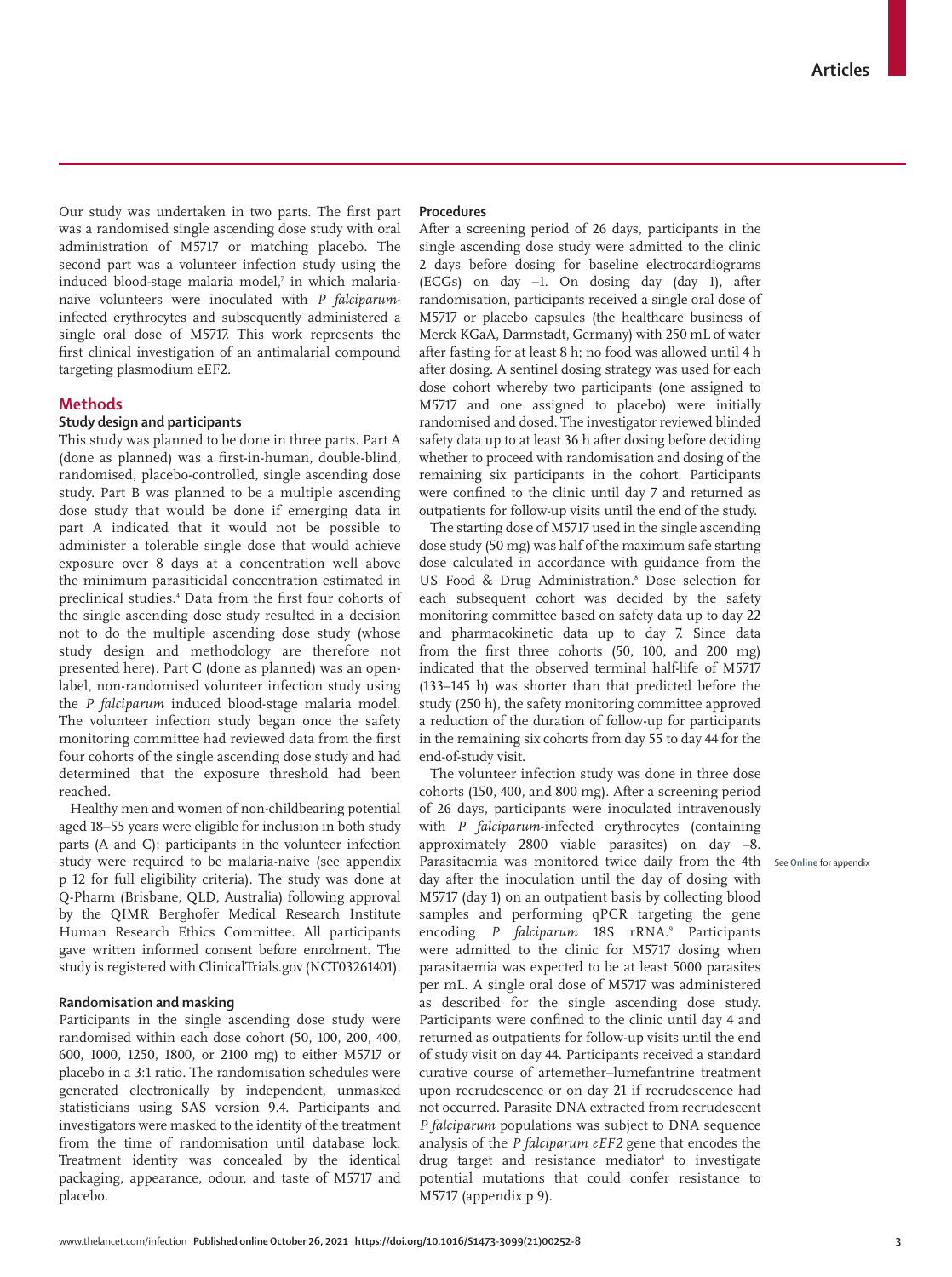The first cohort in the volunteer infection study was administered 400 mg M5717. This dose was selected on the basis of data obtained from a preclinical mouse efficacy model,4 as well as human pharmacokinetic data obtained from the first four cohorts of the single ascending dose study. A single 400 mg dose was estimated to maintain blood concentrations above the predicted minimum parasiticidal concentration for 8 days in the majority of participants. After review of the data obtained in the first cohort, the safety monitoring committee decided to lower the dose to 150 mg for the second cohort to better characterise the exposure– response relationship. After review of the data obtained in the 150 mg cohort, as well as pharmacokinetic and safety data from the 1000 mg cohort in the single ascending dose study, the safety monitoring committee decided that a third volunteer infection study cohort would proceed at a dose of 800 mg to further define the exposure–response relationship.

M5717 concentration in whole blood was determined using liquid chromatography tandem mass spectrometry (appendix p 11). A dried blood spot assay was done in the second and third cohorts of the volunteer infection study to assess the correlation of M5717 concentrations in whole blood with that in dried blood spots. Results of this analysis will be presented elsewhere. Blood sampling timepoints for M5717 concentration and parasitaemia measurements are specified in the appendix (p 15).

### **Outcomes**

The primary outcomes of the single ascending dose study and secondary outcomes of the volunteer infection study were the nature, incidence, and severity of adverse events, as well as the incidence of clinically significant changes and abnormalities in safety laboratory parameters (haematology, coagulation, biochemistry, and urinalysis), vital signs (body temperature, blood pressure, heart rate, and respiratory rate), and 12-lead ECGs. The medical assessment of adverse event severity was done in accordance with the Qualitative Toxicity Scale (mild=grade 1, moderate=grade 2, severe=grade 3, potentially life threatening=grade 4).<sup>10</sup>

The primary outcomes of the volunteer infection study and secondary outcomes of the single ascending dose study were the following pharmacokinetic parameters: maximum observed concentration  $(C_{\text{max}});$ time to reach  $C_{\text{max}}$  ( $t_{\text{max}}$ ); area under the concentration– time curve (AUC) from time 0 h (dosing) to the last sampling time at which the concentration was greater than or equal to the lower limit of quantification (LLOQ;  $AUC_{0}$ ; AUC from time 0 h extrapolated to infinity ( $AUC_{0-∞}$ ); AUC from time 0 h to 144 h after dosing (AUC<sub>0–144h</sub>); apparent terminal half-life (t<sub>1/2</sub>); apparent total clearance (CL/F); apparent volume of distribution (Vz/F); time at or above the minimum inhibitory concentration (MIC), estimated in mice to be 3 ng/mL

 $(t_{\text{standard}})$ ; and time at or above the minimum parasiticidal concentration, estimated in mice to be 10 ng/mL  $\left(t_{\rm \scriptscriptstyle \ge 10\,ng/mL}\right).$ 

Other primary outcomes of the volunteer infection study were the parasite reduction ratio (PRR) and the corresponding parasite clearance half-life (with the PRR expressed as the ratio of the parasite density decrease over a 48 h time period following M5717 dosing [PRR<sub>48</sub>]). Other secondary outcomes of the volunteer infection study were the malaria clinical score<sup>11</sup> (to be presented elsewhere) and the incidence of recrudescence. Additional secondary outcomes for the single ascending dose study and the volunteer infection study were the MIC, minimum parasiticidal concentration, parasite clearance time, and lag phase (to be calculated using pharmacokinetic– pharmacodynamic modelling and presented elsewhere). Genetic mutations in recrudescent *P falciparum* populations conferring resistance to M5717 were an exploratory outcome.

## **Statistical analysis**

The intended sample size in the single ascending dose study (eight participants per cohort randomised 3:1 to M5717 or placebo) was based on general phase 1 trial experience and was considered appropriate to achieve the primary objective of this part of the study (determine the safety and tolerability of M5717). The intended sample size in the volunteer infection study (eight participants per cohort) was selected based on several previous induced blood-stage malaria studies that successfully characterised the parasite clearance kinetics of various antimalarial compounds.11–15

Non-compartmental pharmacokinetic analysis was done using Phoenix WinNonlin version 8.0. Pharmacodynamic analyses were done in R version 3.5.0. The  $PRR_{48}$  and parasite clearance half-life were estimated using the slope of the optimal fit for the log-linear relationship of the parasitaemia decay, as described previously,<sup>16</sup> with modification due to the biphasic parasitaemia clearance profile observed. The pattern of parasite clearance was analysed at the participant level using segmented piecewise regression<sup>17</sup> to estimate the clearance profile in two phases: the first phase corresponding to initial slow clearance, and the second to subsequent rapid clearance. Random-effects meta-analysis<sup>18</sup> was used to calculate cohort-specific estimates of clearance (PRR<sub>48</sub> and parasite clearance halflife) and the breakpoint (timepoint when the first clearance phase ends and the second clearance phase begins). Analyses were done in the per-protocol population.

## **Role of the funding source**

Authors employed by the healthcare business of Merck KGaA, Darmstadt, Germany, were involved in protocol development, study oversight, and data analysis and interpretation. The Wellcome Trust had no role in the study apart from representation on the safety monitoring committee.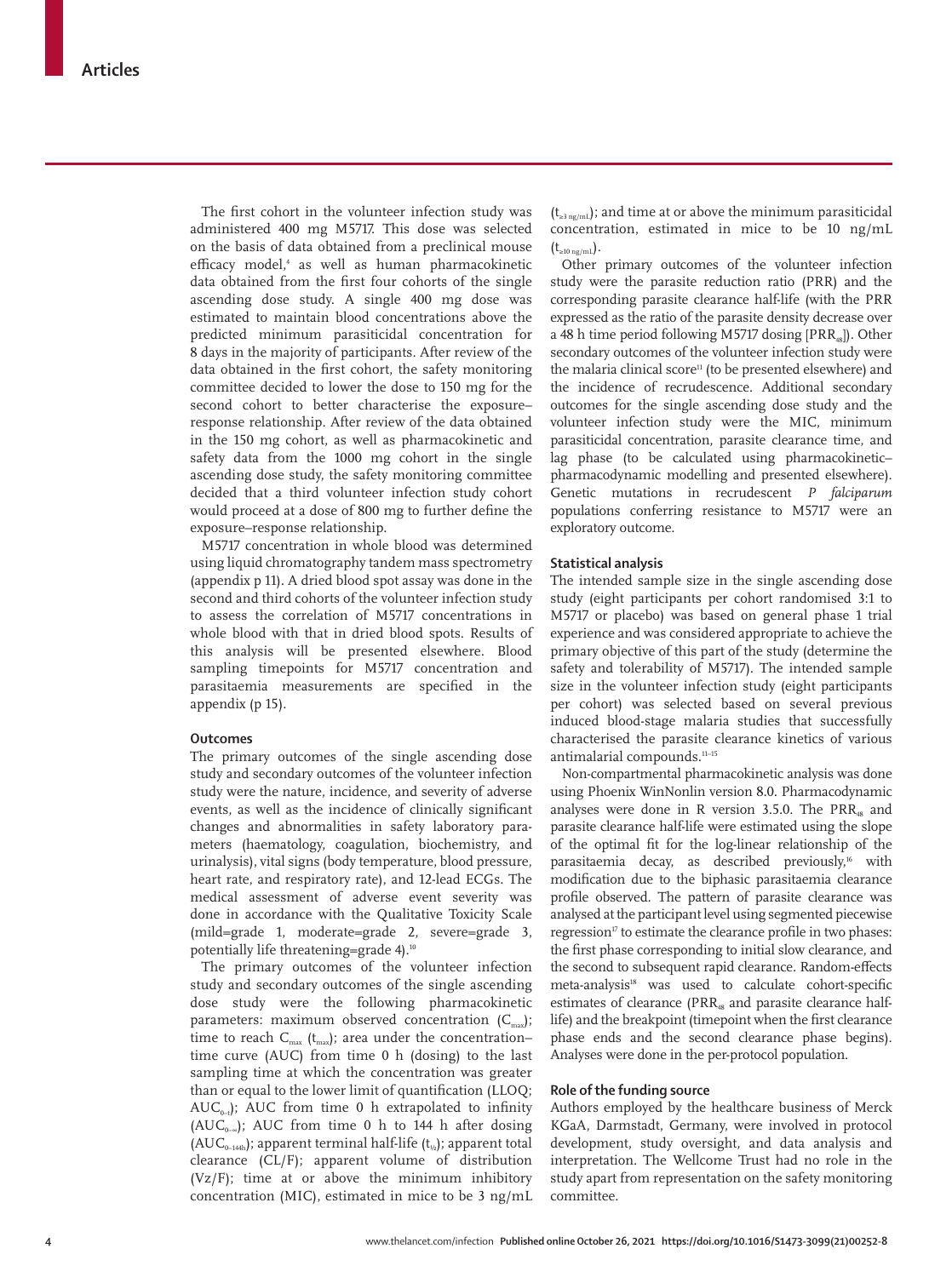## **Results**

The study was done from Aug 28, 2017 (first participant consented), to June 14, 2019 (last participant's last visit). The dates for each cohort and database lock are presented in the appendix (p 16). In total, 221 volunteers were screened for eligibility, with 133 excluded (figure 1). 88 volunteers were enrolled, including 66 in the single ascending dose study and 22 in the volunteer infection study (figure 1). All participants enrolled in both parts were male and the majority self-selected their race as White (table 1). The first eight cohorts of the single ascending dose study (50–1800 mg) each contained eight participants, with six participants randomly assigned to M5717 and two randomly assigned to placebo. Several transient adverse events were observed following dosing of the two sentinel participants (one randomised to M5717 and one randomised to placebo) in the 2100 mg dose cohort, which resulted in the safety monitoring committee deciding not to enrol the remaining six participants in this cohort. Due to recruitment limitations, the 150 mg cohort of the volunteer infection study consisted of six participants instead of the planned eight. In total, two participants withdrew voluntarily before the end of study: one withdrew from the single ascending dose study (dosed with 600 mg M5717) on day 11 and one withdrew from the volunteer infection study (dosed with 800 mg M5717) on day 33. Available data from both participants were included in the analyses of study endpoints.

A summary of adverse events reported after dosing with M5717 or placebo, including severity and relationship to the investigational product, is presented in table 2. Full lists of adverse events by system organ class and preferred term and adverse events considered related to study treatment are presented in the appendix (pp 2, 6). No adverse event in either the single ascending dose study or the volunteer infection study was classified as serious, and none resulted in study discontinuation. All adverse events related to M5717 were mild or moderate in severity, transient, and resolved without sequelae. No dose-related trends in vital signs, ECGs, or clinical laboratory parameters were detected in either the single ascending dose study or the volunteer infection study (data not shown).

In the single ascending dose study, 37 (76%) of 49 participants dosed with M5717 and 13 (76%) of 17 dosed with placebo experienced at least one adverse event (table 2). Adverse events related to M5717 or placebo were experienced by 12 (24%) of 49 participants dosed with M5717 and three (18%) of 17 dosed with placebo. No participant dosed with 50 mg, 100 mg, or 200 mg M5717 experienced an adverse event related to M5717. One (17%) of six participants in each of the 400 mg, 1000 mg, and 1250 mg M5717 dosing groups, and two (33%) of six in the 600 mg M5717 dosing group, experienced at least one adverse event related to M5717. All six participants dosed with 1800 mg M5717, as well as the single individual dosed with 2100 mg, experienced at least



#### *Figure 1:* **Trial profile**

In part one, single ascending doses of M5717 (50–2100 mg) were tested in nine cohorts. The volunteer infection study (part two) started after documentation of safety and pharmacokinetics data from the first four cohorts (up to the 400 mg dose cohort) in part one. The volunteer infection study consisted of three dose cohorts (150, 400, and 800 mg).

one adverse event related to M5717. The most commonly reported adverse events related to M5717 were headache (six participants), blurred vision (four participants), dizziness (three participants), and oral hypoesthesia (three participants; appendix p 6). Adverse events related to M5717 of abdominal discomfort, upper abdominal pain, dizziness, hot flush, and mental impairment were experienced only by participants dosed with 1800 mg M5717, and oral hypoesthesia and blurred vision were experienced only by participants dosed with 1800 mg or 2100 mg M5717 (appendix p 6). The onset of the nervous system disorder adverse events of blurred vision, oral hypoesthesia, and dizziness was around the time of  $t_{\text{max}}$ , but we did not consider that there was a relationship with peak drug concentration, with these adverse events not occurring in some participants with high  $C_{\text{max}}$ (appendix p 7).

In the volunteer infection study, 21 (95%) of 22 participants experienced at least one adverse event after M5717 dosing. The majority of adverse events observed in the volunteer infection study were mild to moderate signs and symptoms that are frequently associated with malaria; the incidence of these adverse events declined over the course of approximately 7 days after M5717 dosing. Only one participant in the volunteer infection study (dosed with 400 mg M5717) experienced an adverse event related to M5717 (mild rhinorrhoea that resolved without sequelae; table 2; appendix p 6).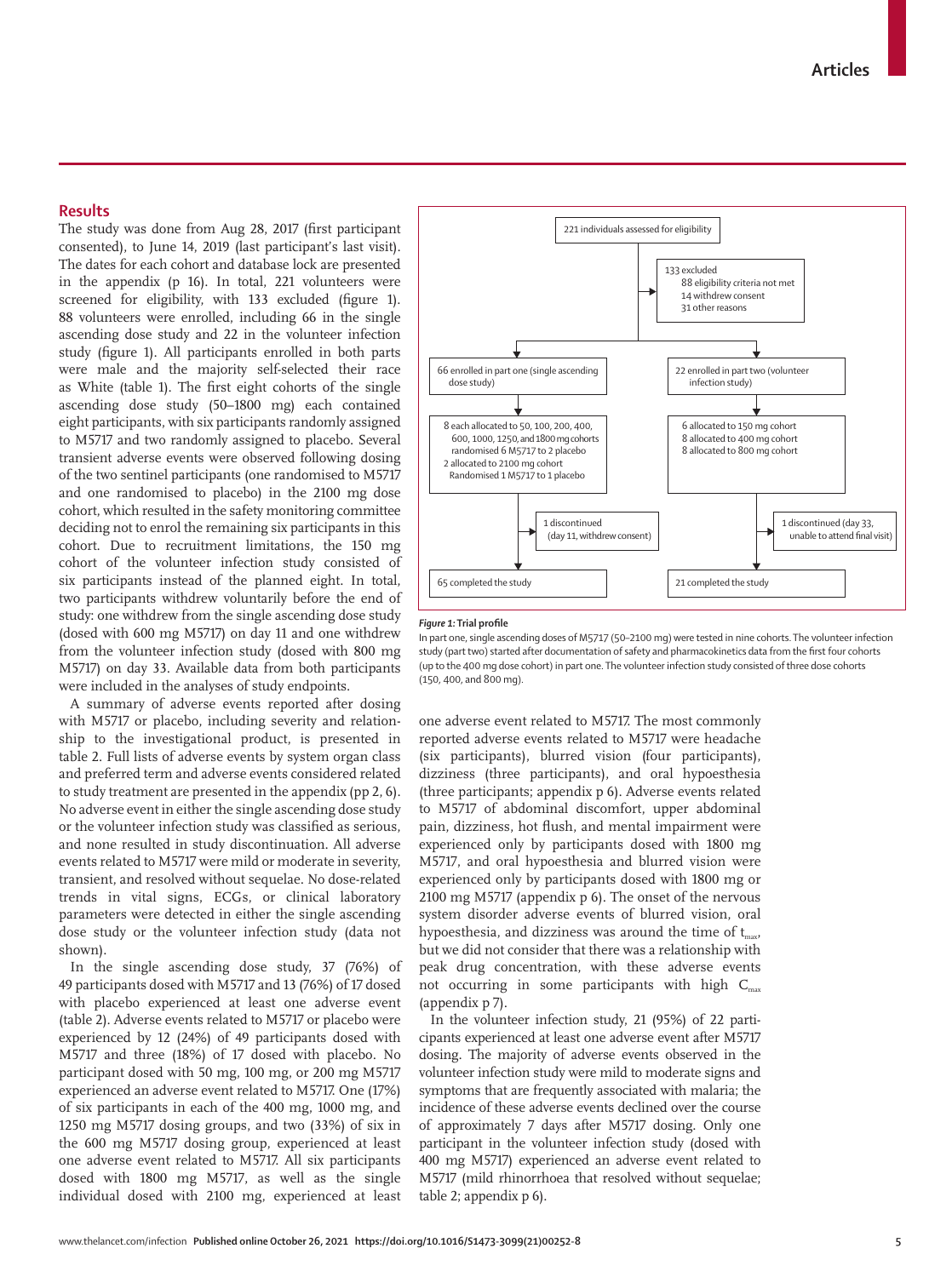|                                                 | Single ascending dose study |                         |                                |                   |                       |                      |                       |                       |                         | Volunteer infection study |                         |                         |                   |
|-------------------------------------------------|-----------------------------|-------------------------|--------------------------------|-------------------|-----------------------|----------------------|-----------------------|-----------------------|-------------------------|---------------------------|-------------------------|-------------------------|-------------------|
|                                                 | Placebo<br>$(N=17)$         | 50 mg<br>$(N=6)$        | $100 \,\mathrm{mg}$<br>$(N=6)$ | 200 mg<br>$(N=6)$ | 400 mg<br>$(N=6)$     | 600 mg<br>$(N=6)$    | 1000 mg<br>$(N=6)$    | 1250 mg<br>$(N=6)$    | 1800 mg<br>$(N=6)$      | 2100 mg<br>$(N=1)$        | 150 mg<br>$(N=6)$       | 400 mg<br>$(N=8)$       | 800 mg<br>$(N=8)$ |
| Age, years                                      | 28<br>(10.2)                | 28<br>(6.4)             | 31<br>(7.3)                    | 30<br>(6.7)       | 27<br>(13.5)          | 25<br>(10.1)         | 28<br>(10.9)          | 26<br>(7.0)           | 30<br>(9.8)             | 43<br>(NC)                | 30<br>$(11-2)$          | 25<br>(5.9)             | 30<br>(9.4)       |
| Race or ethnicity                               |                             |                         |                                |                   |                       |                      |                       |                       |                         |                           |                         |                         |                   |
| White                                           | 13<br>(76%)                 | $\overline{4}$<br>(67%) | $\overline{4}$<br>(67%)        | 6<br>(100%)       | 5<br>(83%)            | 6<br>$(100\%)$       | 2<br>(33%)            | 5<br>(83%)            | $\overline{4}$<br>(67%) | $\mathbf{1}$<br>(100%)    | $\overline{4}$<br>(67%) | $\overline{4}$<br>(50%) | 8<br>$(100\%)$    |
| Asian                                           | $\overline{2}$<br>(12%)     | $\Omega$                | $\mathbf 0$                    | $\mathbf{0}$      | $\bf{0}$              | $\mathbf 0$          | 3<br>(50%)            | $\mathbf 0$           | $\mathbf{1}$<br>(17%)   | $\mathbf 0$               | $\mathbf{1}$<br>(17%)   | $\mathbf{1}$<br>(13%)   | $\boldsymbol{0}$  |
| <b>Black or African</b><br>American             | $\mathbf{1}$<br>(6%)        | $\mathbf 0$             | $\mathbf{1}$<br>(17%)          | $\mathbf{0}$      | $\mathbf 0$           | $\mathbf 0$          | $\mathbf 0$           | $\Omega$              | $\mathbf{1}$<br>(17%)   | $\mathbf 0$               | $\mathbf 0$             | $\mathbf{1}$<br>(13%)   | $\mathbf 0$       |
| American Indian or<br>Alaska Native             | $\mathbf 0$                 | $\mathbf{1}$<br>(17%)   | $\mathbf{1}$<br>(17%)          | $\mathbf{O}$      | $\mathbf{1}$<br>(17%) | $\mathbf 0$          | $\mathbf{0}$          | $\mathbf 0$           | $\mathbf{0}$            | $\mathbf 0$               | 1<br>(17%)              | $\overline{2}$<br>(25%) | $\mathbf 0$       |
| Native Hawaiian or<br>Other Pacific<br>Islander | $\mathbf 0$                 | $\mathbf{1}$<br>(17%)   | $\mathbf{0}$                   | $\mathbf{0}$      | $\mathsf{O}\xspace$   | $\mathbf 0$          | $\mathbf 0$           | $\mathbf{0}$          | $\mathbf 0$             | $\mathbf{O}$              | $\mathbf 0$             | $\mathbf 0$             | $\mathbf 0$       |
| Mixed                                           | $\mathbf{1}$<br>(6%)        | $\mathbf 0$             | $\mathbf 0$                    | $\mathbf{O}$      | $\mathsf{O}\xspace$   | $\mathbf 0$          | $\mathbf{1}$<br>(17%) | $\mathbf{1}$<br>(17%) | $\mathbf 0$             | $\mathbf 0$               | $\mathbf 0$             | $\mathbf{0}$            | $\mathbf 0$       |
| Body-mass index,<br>$kq/m^2$                    | $24 - 2$<br>(2.4)           | 24.6<br>(3.2)           | 24.4<br>(2.9)                  | 26.2<br>(1.8)     | 22.0<br>(2.5)         | 25.2<br>(2.6)        | 24.6<br>(3.7)         | 23.3<br>(2.6)         | $25 - 7$<br>(2.5)       | $28 - 7$<br>(NC)          | 22.4<br>(2.8)           | 23.2<br>(2.9)           | 25.3<br>$(2-7)$   |
| Height, cm                                      | 178.0<br>(6.8)              | 183.0<br>$(10-4)$       | 176.0<br>(7.7)                 | 178.0<br>(6.7)    | 178.0<br>(3.9)        | 178.0<br>(7.8)       | 179.0<br>(6.8)        | 181.0<br>(4.9)        | 183.0<br>(9.3)          | 171.0<br>(NC)             | 175.0<br>$(4-7)$        | 176.0<br>(9.5)          | 1810<br>(6.3)     |
| Weight, kg                                      | $76-4$<br>$(10-4)$          | $82 - 4$<br>(14.9)      | 75.9<br>(10.6)                 | 83.4<br>(9.7)     | 69.9<br>(9.9)         | $80 - 0$<br>$(10-4)$ | 78.3<br>$(12-7)$      | 75.8<br>(7.6)         | $86 - 1$<br>(9.4)       | 83.9<br>(NC)              | 68.8<br>(11.6)          | $72 - 7$<br>$(14-7)$    | 83.4<br>(11.0)    |

*Table 1:* **Demographic profile of participants by dose cohort**

|                                               | Single ascending dose study |                  |                             |                   |                   |                   |                    |                    |                    |                    | Volunteer infection study |                   |                   |
|-----------------------------------------------|-----------------------------|------------------|-----------------------------|-------------------|-------------------|-------------------|--------------------|--------------------|--------------------|--------------------|---------------------------|-------------------|-------------------|
|                                               | Placebo<br>$(N=17)$         | 50 mg<br>$(N=6)$ | $100 \text{ mg}$<br>$(N=6)$ | 200 mg<br>$(N=6)$ | 400 mg<br>$(N=6)$ | 600 mg<br>$(N=6)$ | 1000 mg<br>$(N=6)$ | 1250 mg<br>$(N=6)$ | 1800 mg<br>$(N=6)$ | 2100 mg<br>$(N=1)$ | 150 mg<br>$(N=6)$         | 400 mg<br>$(N=8)$ | 800 mg<br>$(N=8)$ |
| Any adverse event                             | 13 (76%)                    | $6(100\%)$       | 5(83%)                      | 3(50%)            | 4(67%)            | 3(50%)            | 4(67%)             | 5(83%)             | 6(100%)            | $1(100\%)$         | 6(100%)                   | 8 (100%)          | 7 (88%)           |
| Related to study<br>treatment                 | $3(18%)$ 0                  |                  | $\mathbf{0}$                | $\mathbf{0}$      | 1(17%)            | 2(33%)            | 1(17%)             | 1(17%)             | 6(100%)            | $1(100\%)$         | $\mathbf{0}$              | 1(13%)            | $\mathbf{0}$      |
| Moderate adverse event<br>$(\text{grade } 2)$ | 1(6%)                       | 1(17%)           | 1(17%)                      | $\mathbf{0}$      | $\mathbf{0}$      | 1(17%)            | $\mathbf{0}$       | 1(17%)             | $\mathbf{0}$       | $1(100\%)$         | 2(33%)                    | 3(38%)            | 2(25%)            |
| Related to study<br>treatment                 | $\overline{0}$              | $\mathbf{0}$     | $\mathbf{0}$                | $\mathbf{0}$      | $\mathbf{0}$      | $\overline{0}$    | $\mathbf{0}$       | 1(17%)             | $\mathbf{0}$       | $1(100\%)$         | $\mathbf{0}$              | $\mathbf{0}$      | $\mathbf{0}$      |
| Severe adverse event<br>$(grade 3)$           | $\overline{0}$              | 1(17%)           | $\mathbf{0}$                | $\mathbf{0}$      | $\mathbf{0}$      | $\overline{0}$    | $\mathbf{0}$       | $\mathbf{0}$       | $\mathbf{0}$       | $\mathbf{0}$       | $\mathbf{0}$              | $\mathbf{0}$      | 1(13%)            |

Data are number of participants with at least one adverse event observed after dosing with M5717 or placebo (%). There were no serious adverse events, adverse events resulting in study discontinuation, grade 3 adverse events related to study treatment, or grade 4 adverse events reported in this study. The medical assessment of adverse event severity was done in accordance with the Qualitative Toxicity Scale<sup>16</sup> (mild=grade 1, moderate=grade 2, severe=grade 3, potentially life threatening=grade 4).

*Table 2:* **Adverse event summary by dose cohort**

M5717 whole-blood concentrations peaked approximately 2 h after dosing across dose levels in both the single ascending dose study and the volunteer infection study, and this peak was followed by a biexponential decline (figure 2A). Multiple secondary peaks were observed around 6–10 h and 30 h after dosing (figure 2B). Dose-related increases in exposure were observed across the entire dose range evaluated in both the single ascending dose study and the volunteer infection study (table 3). Median  $t_{max}$  values ranged from 1 h to 7 h across dose groups in both the single ascending dose study and the volunteer infection study (table 3). Mean  $t_{1/2}$  values ranged from 106 h to 193 h and were lower at lower doses (≤200 mg), probably because M5717 concentrations fell below the LLOQ (1 ng/mL) earlier than in higher-dose groups for most participants in the lower-dose groups, leading to estimation inaccuracy. At doses above 200 mg, mean  $t_{1/2}$  values ranged from 146 h to 193 h. The earlier decline below the LLOQ might also have resulted in some underestimation of total exposure ( $AUC_{0-∞}$ ) and corresponding overestimation of CL/F at the lower doses. Mean Vz/F estimates were high, ranging from 5880 L to 9510 L across both the single ascending dose study and the volunteer infection study. The mean  $t_{\text{a3 ng/mL}}$  and  $t_{\text{a10 ng/mL}}$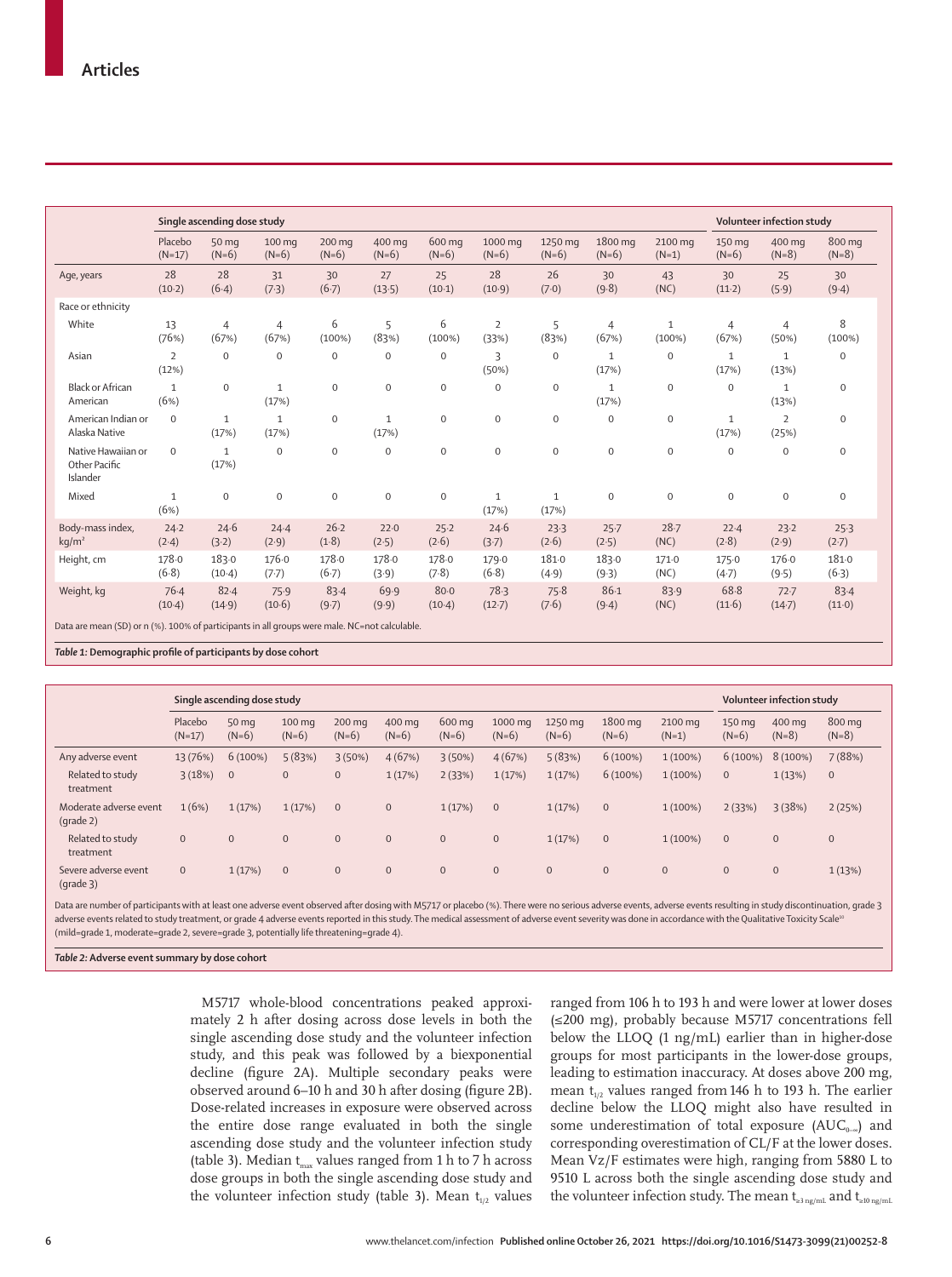

*Figure 2***: M5717 whole blood concentration–time profiles by dose cohort in the SAD and VIS (A and C) and individual-participant parasitaemia–time profiles in the VIS (B, D, and E)** Plots represent mean values with SD (error bars) of the M5717 concentration of each dose cohort over the entire study (A) or over the first 48 h after dosing (C). Horizontal dotted lines indicate the minimum inhibitory concentration (3 ng/mL) and minimum parasiticidal concentration (10 ng/mL) estimated from preclinical efficacy studies in mice.<sup>4</sup> For the purpose of graphing on a log<sub>10</sub> logarithmic scale, timepoints at which M5717 could not be detected were substituted with a value of 1 ng/mL (the lower limit of quantitation). In the VIS, participants were inoculated intravenously with Plasmodium falciparum-infected erythrocytes and administered a single oral dose of 150 mg (B), 400 mg (D), or 800 mg (E) M5717 after 8 days (indicated by the vertical dashed line). Artemether–lumefantrine (six oral doses taken over 60 h; total dose of 480 mg artemether and 2·88 g lumefantrine) was administered in response to recrudescence of parasitaemia or 21 days after M5717 dosing if recrudescence was not observed. For the purpose of graphing on a  $\log_{10}$  logarithmic scale, timepoints at which parasitaemia could not be detected were substituted with a value of 1 parasite per mL. SAD=single ascending dose study. VIS=volunteer infection study.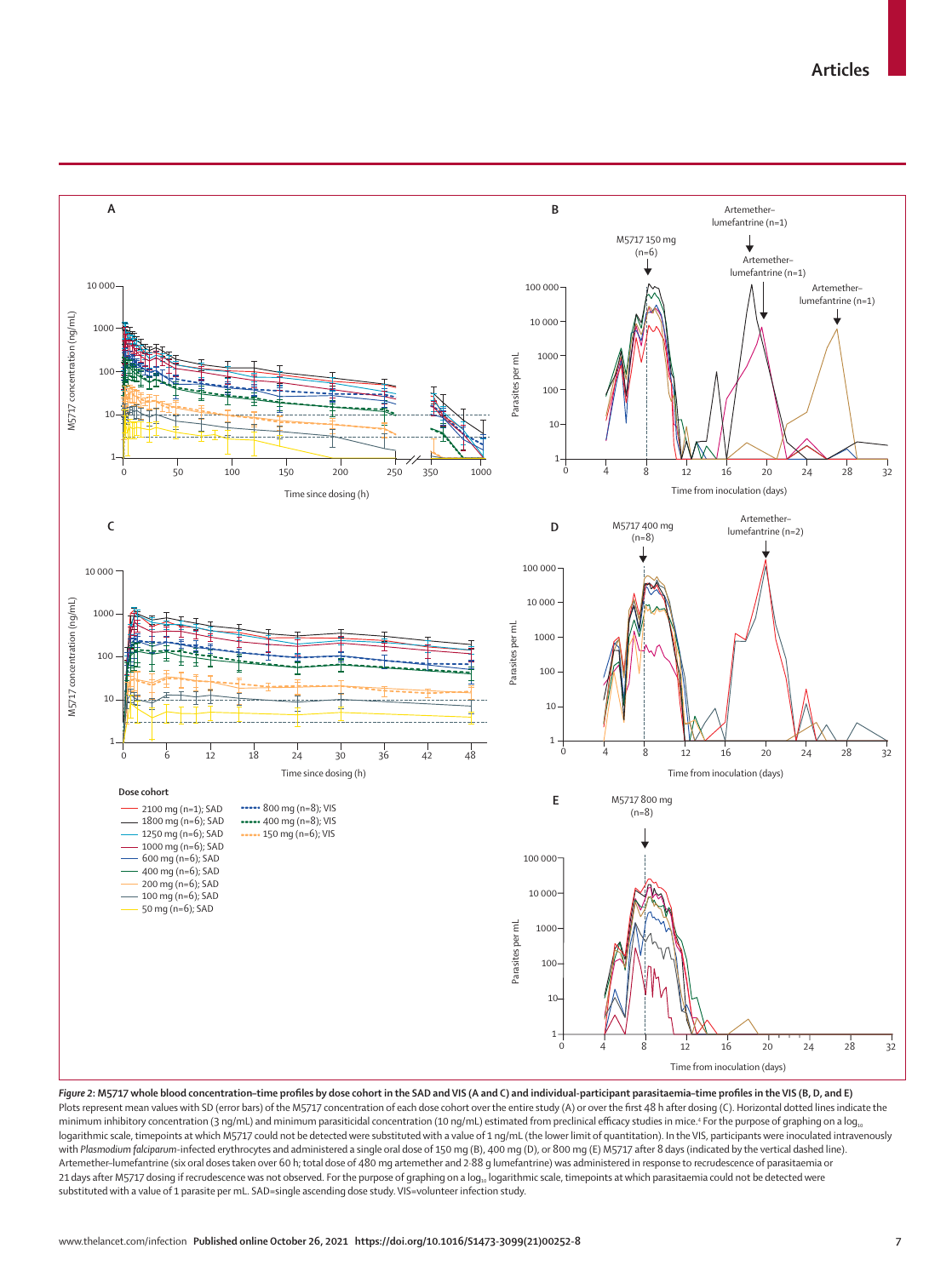|                                        | Single ascending dose study    |                                |                                 |                     |                      |                       |                      |                      |                      |                                 | Volunteer infection study |                      |  |
|----------------------------------------|--------------------------------|--------------------------------|---------------------------------|---------------------|----------------------|-----------------------|----------------------|----------------------|----------------------|---------------------------------|---------------------------|----------------------|--|
|                                        | 50 mg<br>$(N=6)$               | 100 mg<br>$(N=6)$              | 200 mg<br>$(N=6)$               | 400 mg<br>$(N=6)$   | 600 mg<br>$(N=6)$    | 1000 mg<br>$(N=6)$    | 1250 mg<br>$(N=6)$   | 1800 mg<br>$(N=6)$   | 2100 mg<br>$(N=1^*)$ | 150 mg<br>$(N=6)$               | 400 mg<br>$(N=8)$         | 800 mg<br>$(N=8)$    |  |
| $AUC_{0-\infty}$<br>$(nq \times h/mL)$ | 997<br>$(23.9%)$ †             | 1710<br>$(44.3%)$ †            | 3500<br>$(28.1\%%)$ †           | 10100<br>(24.9%)    | 17500<br>(29.7%)     | 28600<br>(29.8%)      | 37800<br>(28.2%)     | 52800<br>(32.4%)     | 43000                | 3100<br>$(41.0\%)$ <sup>†</sup> | 10300<br>$(40.4\%)$       | 20000<br>(37.6%)     |  |
| $AUC_{n,*}$<br>$(nq \times h/mL)$      | 492<br>(53.7%)                 | 1250<br>$(50.0\%)$             | 2630<br>(32.6%)                 | 9290<br>(25.5%)     | 15800<br>$(40.9\%)$  | 27900<br>(29.7%)      | 37000<br>(28.6%)     | 51300<br>$(33.0\%)$  | 42 200               | 2680<br>(44.9%)                 | 9470<br>(42.9%)           | 19200<br>(38.9%)     |  |
| $AUC_{0-144h}$<br>$(nq \times h/mL)$   | 475<br>$(44.0\%)$              | 949<br>(30.3%)                 | 1940<br>(28.9%)                 | 5830<br>(29.6%)     | 9510<br>(22.4%)      | 18400<br>(28.8%)      | 24200<br>$(24.0\%)$  | 32200<br>(24.8%)     | 27200                | 1930<br>(34.7%)                 | 6260<br>(35.1%)           | 10000<br>(28.4%)     |  |
| $C_{\text{max}}$ (ng/mL)               | 7.5<br>(54.3%)                 | 14.9<br>(19.7%)                | $35 - 7$<br>(41.3%)             | 146.0<br>(37.9%)    | 267·0<br>(25.4%)     | 642.0<br>(53.2%)      | 988.0<br>(40.3%)     | 1160.0<br>(22.7%)    | 1240.0               | 36.3<br>$(37.0\%)$              | 174.0<br>(28.7%)          | 269.0<br>(48.2%)     |  |
| $t_{\text{max}}(h)$                    | $1-0$<br>$(1.0 - 1.0)$         | 7.0<br>$(1.0 - 12.0)$          | $4-0$<br>$(0.5 - 8.0)$          | 3.0<br>$(1.5-6.0)$  | 2.0<br>$(1.0 - 6.0)$ | 1.8<br>$(1.5 - 10.0)$ | 1.8<br>$(1.5 - 8.0)$ | 2.0<br>$(1.5 - 6.0)$ | 1.5                  | 3.8<br>$(1.0 - 12.0)$           | 2.0<br>$(1.0 - 8.0)$      | 2.0<br>$(1.5 - 6.0)$ |  |
| $t_{\kappa}$ (h)                       | 133<br>$(39.7%)$ <sup>†</sup>  | 133<br>$(29.5%)$ †             | 145<br>$(28.4%)$ †              | 155<br>(17.3%)      | 181<br>(25.6%)       | 169<br>(38.0%)        | 180<br>(16.7%)       | 181<br>(31.4%)       | 140                  | 106<br>$(19.4%)$ <sup>†</sup>   | 146<br>(14.9%)            | 193<br>(20.1%)       |  |
| CL/F(L/h)                              | 39.9<br>$(23.9%)$ <sup>†</sup> | 46.5<br>$(44.3%)$ <sup>†</sup> | 45.5<br>$(28.1\%)$ <sup>†</sup> | $31 - 7$<br>(24.9%) | 27.4<br>(29.7%)      | 27.9<br>(29.8%)       | 26.3<br>(28.2%)      | 27.1<br>(32.4%)      | 38.8                 | 38.4<br>$(41.0\%)$ <sup>†</sup> | $31-1$<br>$(40.4\%)$      | 31.9<br>(37.6%)      |  |
| Vz/F(L)                                | 7640<br>$(45.6%)$ †            | 8890<br>$(18.3%)$ †            | 9510<br>$(32.9%)$ <sup>+</sup>  | 7100<br>(24.3%)     | 7160<br>(24.1%)      | 6770<br>(38.7%)       | 6830<br>(22.5%)      | 7060<br>(24.8%)      | 7870                 | 5880<br>$(30.1%)$ <sup>†</sup>  | 6530<br>(28.7%)           | 8890<br>(26.8%)      |  |
| $t_{\rm m2\,m}$ (h)                    | 80-1<br>(78.4%)                | $202 - 5$<br>(37.4%)           | 336.2<br>(19.1%)                | 546.2<br>(14.2%)    | 649.6<br>(57.9%)     | 788.9<br>(22.2%)      | 846.2<br>$(17.4\%)$  | 916.2<br>(21.2%)     | 867.0                | 299.7<br>(23.4%)                | 529.0<br>(23.9%)          | $804 - 4$<br>(25.3%) |  |
| $t_{\rm sub}(\mathsf{h})$              | $ND+$                          | 11.0<br>(246.1%)               | $82 - 1$<br>(48.3%)             | 278.6<br>(17.8%)    | 402.1<br>(35.6%)     | 463.2<br>(21.9%)      | 539.8<br>(19.3%)     | 679.1<br>(32.5%)     | 496.0                | 85.9<br>(56.7%)                 | 273.1<br>(32.8%)          | 474.5<br>$(31.1\%)$  |  |
|                                        |                                |                                |                                 |                     |                      |                       |                      |                      |                      |                                 |                           |                      |  |

Data are geometric means (coefficient of variation [%]) except  $t_{\text{max}}$  which is median (range). AUC<sub>0∞</sub>=area under the concentration–time curve from time 0 h (dosing) extrapolated to infinity. AUC<sub>0+</sub>=area under the concentration-time curve from time 0 h (dosing) to the last sampling time at which the concentration was at or above the lower limit of quantification. AUC<sub>0-144h</sub>=area under the concentration–time curve from time 0 h (dosing) to 144 h after dosing. C<sub>max</sub>=maximum observed concentration. t<sub>max</sub>=time to reach the maximum observed concentration. t<sub>x</sub>=apparent terminal half-life. CL/F=apparent total clearance. Vz/F=apparent volume of distribution. t<sub>x animi</sub>=time at or above the predicted minimum inhibitory concentration, calculated in mice to be 3 ng/mL. t<sub>alongmi</sub> time at or above the predicted minimum parasiticidal concentration, calculated in mice to be 10 ng/mL. ND=not determined. \*Descriptive statistics were not calculated since N=1. †Pharmacokinetic diagnostics indicated non-reliability of the elimination rate constant estimate in ≥50% of participants, affecting related pharmacokinetic parameters. ‡Concentrations were below

10 ng/mL at all timepoints in almost all participants.

*Table 3:* **Pharmacokinetic parameters by dose cohort**

increased with dose over the entire dose range in both the single ascending dose study and the volunteer infection study. Coefficients of variation ranged from 23∙9% to 44∙3% for AUC<sub>0–∞</sub>, and from 19∙7% to 54⋅3% for C<sub>max</sub>, which is comparable to the variability observed for other substrates of CYP3A4.19 At doses of 150 mg and higher, M5717 concentrations were at least 3 ng/mL for at least 168 h in all participants, and at doses of 400 mg or higher, M5717 concentrations were 10 ng/mL or higher for at least 168 h in all participants. No discernible differences or trends were observed in pharmacokinetic parameters between the single ascending dose study and the volunteer infection study. The statistical assessment of dose proportionality of exposure across both the single ascending dose study and the volunteer infection study suggested a slightly greaterthan-proportional increase for all AUC parameters and  $C_{\text{max}}$  (slope estimates of 1⋅16–1⋅32 for AUC parameters and 1⋅48 for C<sub>max</sub>; 90% CI above 1⋅00 for all parameters; data not shown in full). The apparent deviation from proportionality was small, and in the case of the AUC parameters, might be at least partially attributable to the underestimation at the lower doses.

The progression of parasitaemia after challenge in the volunteer infection study was somewhat variable between participants, particularly in the 800 mg cohort

(figure 2C–E). The geometric mean parasitaemia at time of M5717 dosing was 18931 parasites per mL (range 3362–58958), 9912 parasites per mL (395–45 969), and 1857 parasites per mL (13–18170) for the 150 mg, 400 mg, and 800 mg cohorts, respectively. Parasite clearance occurred in all participants following M5717 dosing, exhibiting a biphasic profile with parasitaemia decreasing slowly for 35–55 h after dosing, followed by rapid clearance. The breakpoint between the two phases and clearance kinetics for each phase were calculated (table 4; appendix p 8). The analysis of the 400 mg cohort (the first cohort enrolled in the volunteer infection study) was confounded by limited qPCR sampling undertaken across the timepoints when the second phase of clearance began, probably influencing the accuracy of the estimates. Two participants in this cohort were excluded from the cohort-specific estimates because the breakpoint between clearance phases for these individuals occurred later than in other participants in the cohort, resulting in insufficient datapoints to appropriately characterise the clearance slope of the second phase. Sampling timepoints for qPCR in the 150 mg and 800 mg cohorts were amended to enable estimation of clearance parameters with greater confidence. One participant in the 800 mg cohort was excluded from the cohort-specific estimates because parasitaemia was very low (13 parasites per mL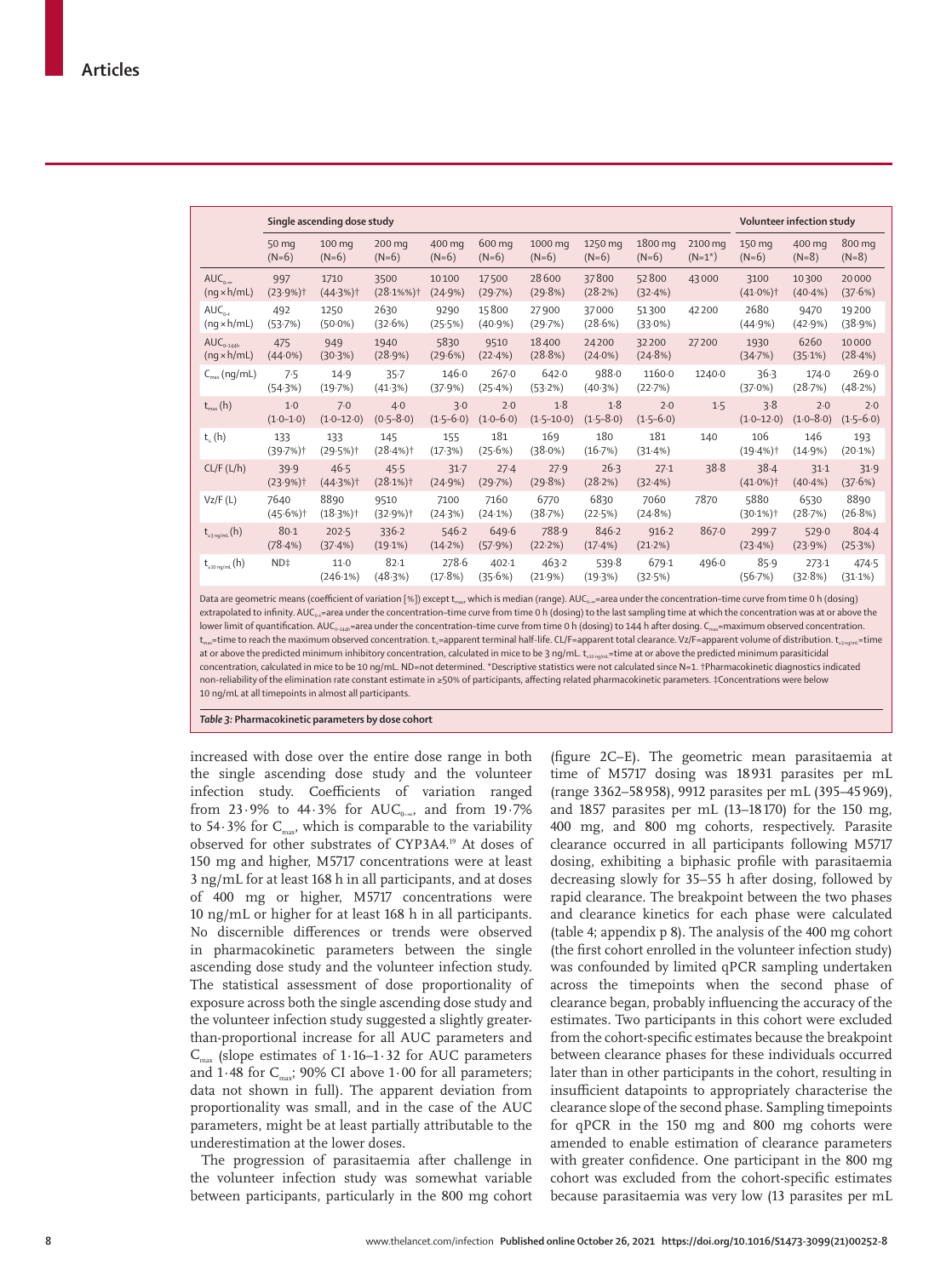|                                                                                                                                                                                                                                                                                                                                                                                                                                                                                                                                                                                                                                                                                           | N                                                                       | PRR <sub>48</sub> (95% CI)    |                       | Parasite clearance half-life, h(95% CI) | <b>Breakpoint between</b><br>first and second phases,<br>h (95% CI) |                     |  |  |  |  |
|-------------------------------------------------------------------------------------------------------------------------------------------------------------------------------------------------------------------------------------------------------------------------------------------------------------------------------------------------------------------------------------------------------------------------------------------------------------------------------------------------------------------------------------------------------------------------------------------------------------------------------------------------------------------------------------------|-------------------------------------------------------------------------|-------------------------------|-----------------------|-----------------------------------------|---------------------------------------------------------------------|---------------------|--|--|--|--|
|                                                                                                                                                                                                                                                                                                                                                                                                                                                                                                                                                                                                                                                                                           |                                                                         | First phase                   | Second phase          | First phase                             | Second phase                                                        |                     |  |  |  |  |
| 150 mg                                                                                                                                                                                                                                                                                                                                                                                                                                                                                                                                                                                                                                                                                    | 6                                                                       | $1.15(0.59 \text{ to } 2.25)$ | 12892 (3858 to 43081) | 231.1 (40.9 to not reached)             | 3.5(3.1 to 4.0)                                                     | 35.8 (31.3 to 40.3) |  |  |  |  |
| 400 mg                                                                                                                                                                                                                                                                                                                                                                                                                                                                                                                                                                                                                                                                                    | $6*$                                                                    | 1.73 (1.27 to 2.37)           | 5127 (1006 to 26 132) | 60.4 (38.6 to 138.6)                    | $3.9$ (3.3 to 4.8)                                                  | 54.4 (47.2 to 61.6) |  |  |  |  |
| 800 mg                                                                                                                                                                                                                                                                                                                                                                                                                                                                                                                                                                                                                                                                                    | 7 <sup>†</sup>                                                          | $3.86$ (2.90 to 5.13)         | 436 (179 to 1061)     | 24.7 (20.4 to 31.3)                     | $5.5(4.8 \text{ to } 6.4)$                                          | 55.7 (52.9 to 58.5) |  |  |  |  |
| Data represent cohort-specific estimates for each parameter calculated using random-effects meta-analysis. <sup>18</sup> PRR <sub>sa</sub> =parasite reduction ratio after treatment standardised<br>over a 48 h period. *Two participants were excluded from analyses in the 400 mq cohort since the breakpoint for these individuals occurred later than in other participants in<br>the cohort and there were insufficient datapoints to appropriately characterise the second phase slope. +One participant was excluded from analyses in the 800 mg cohort<br>because parasitaemia was very low throughout the study, resulting in difficulties in fitting the segmented regression. |                                                                         |                               |                       |                                         |                                                                     |                     |  |  |  |  |
|                                                                                                                                                                                                                                                                                                                                                                                                                                                                                                                                                                                                                                                                                           | Table 4: Parasite clearance parameters in the volunteer infection study |                               |                       |                                         |                                                                     |                     |  |  |  |  |

at the time of dosing), resulting in difficulties in fitting the segmented regression. The reason for the low parasitaemia in this participant was unclear; the investigator confirmed that the participant did not meet the exclusion criteria associated with previous or concomitant medications and travel to malaria-endemic regions, and no errors in preparation of the malaria parasite inoculum were identified. The breakpoint between the two parasite clearance phases occurred later in the higher-dose cohorts than in the lowest-dose cohort. For all cohorts, parasite clearance was considerably faster during the second phase than in the first phase. There were differences in clearance kinetics between the 150 mg and 800 mg cohorts for both phases (95% CIs for PRR<sub>48</sub> and half-life do not overlap; table 4). However, definitive comparisons between the 400 mg cohort and the other cohorts were limited by the aforementioned sampling timepoint issues.

Recrudescence occurred in three (50%) of six participants in the 150 mg cohort (10, 11, and 19 days after M5717 dosing) and in two (25%) of eight in the 400 mg cohort (both at 12 days after M5717 dosing). No recrudescence was observed in the 800 mg cohort up to 21 days after dosing. All participants were treated with artemether– lumefantrine per protocol and were confirmed to be aparasitaemic by the end of the study. Sequencing of the full-length *P falciparum eEF2* gene was undertaken with recrudescent parasites from all five participants who experienced recrudescence (appendix p 10). Singlenucleotide polymorphisms were detected in four of the five recrudescent parasite populations (in two of three participants in the 150 mg cohort and both participants in the 400 mg cohort), resulting in amino acid substitutions at positions 134 (Glu to Gln), 183 (Ile to Met), 474 (Ser to Arg), and 754 (Pro to Ala) in *Pf*eEF2.

## **Discussion**

This study represents the first clinical investigation of the safety, pharmacokinetics, and antimalarial activity of M5717, the first plasmodium eEF2 inhibitor to reach clinical development. A major strength of this study is the combining of the single ascending dose study with the volunteer infection study in a first in-human study to accelerate early clinical evaluation of this compound. This approach enabled the rapid accrual of key safety and efficacy data.

Safety results indicated that M5717 is well tolerated when administered to healthy individuals as a single oral dose. No serious adverse events were observed during the study, and all adverse events considered related to M5717 were mild or moderate in severity and transient in nature. The incidence of M5717-related adverse events was low at doses up to and including 1250 mg (one [17%] of six participants dosed with 1250 mg M5717 in the single ascending dose study experienced at least one treatment-related adverse event). The side-effects of transient oral hypoesthesia and blurred vision (both mild or moderate in severity), which occurred among participants administered 1800 mg or 2100 mg M5717, were considered to be possible concentration-related parasympathetic effects. As nervous system disorderrelated adverse events were not predicted from the animal toxicity studies, these adverse events were considered to constitute an unknown risk and, since multiples of the predicted therapeutic dose and exposure were reached, further dosing was suspended after dosing of the two sentinel participants in the 2100 mg cohort.

The pharmacokinetic profile of M5717 observed in humans confirms the potential for the compound to be developed as a new antimalarial. M5717 was rapidly absorbed following oral administration (maximum blood concentrations occurred between 1 h and 7 h after administration), and a very long half-life was observed (146–193 h at doses >200 mg), which is substantially longer than the half-life observed in preclinical animal studies following oral administration of  $3-5$  mg/kg (18-20 h).<sup>4</sup> For all participants administered a dose of 400 mg or higher, M5717 blood concentrations remained above the minimum parasiticidal concentration estimated in the preclinical mouse efficacy model  $(10 \text{ ng/mL})^4$  for at least 7 days, which is longer than three parasite replication cycles. Preclinical studies indicated that M5717 is a substrate of cytochrome P450 3A4 (CYP3A4), with no active or toxic metabolites identified. Future drug–drug interaction studies will be needed to explore the effect of CYP3A4 inducers and inhibitors on M5717 pharmacokinetics.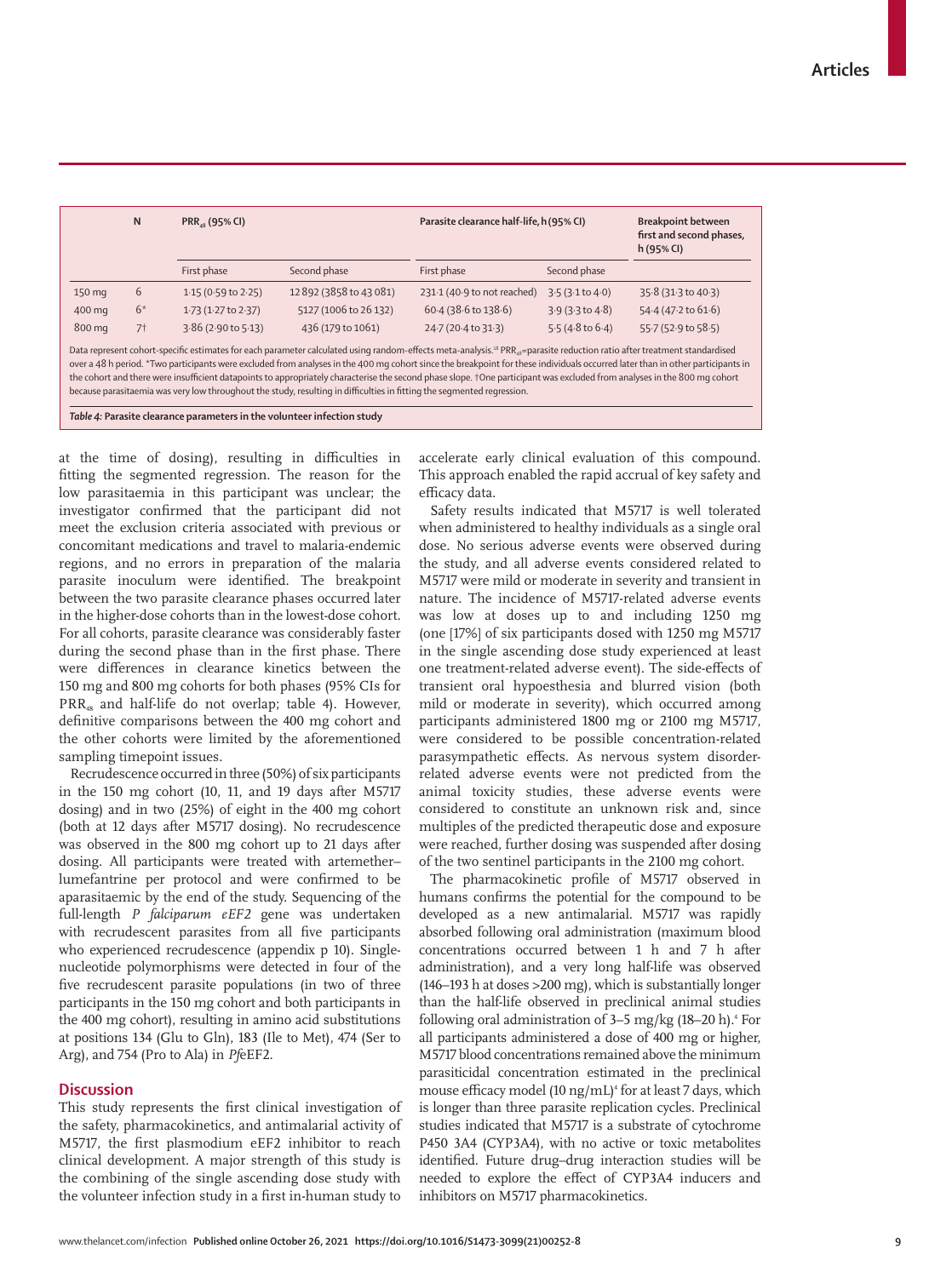Results obtained in the volunteer infection study indicate that M5717 has potent blood-stage antimalarial activity in humans. Single oral doses of 150, 400, or 800 mg M5717 were able to clear *P falciparum* parasitaemia initially. Doses of 150 mg or 400 mg were insufficient to prevent recrudescence in all participants, whereas no participant developed recurrent parasitaemia up to 21 days after dosing when administered 800 mg. The curative dose of M5717 will be estimated with population pharmacokinetic–pharmacodynamic modelling using data from this study, as previous studies have demonstrated a correlation between curative dose predictions from volunteer infection study data and clinical trial results.13,20,21 Importantly, the tolerability of single doses of M5717 above 800 mg was demonstrated in the single ascending dose study. Thus, a safety margin has been established in case of need for higher exposure in patients with higher parasitaemia burden and any differences in pharmacokinetics or pharmacodynamics in the target population for treatment.

The biphasic clearance profile observed following M5717 administration, with an initial period of slow clearance lasting 35–55 h (clearance half-life 24∙7 h in the 800 mg cohort), followed by a rapid clearance phase (clearance half-life 5∙5 h in the 800 mg cohort), was consistent with the antimalarial activity observed in vitro and in the mouse efficacy model, wherein a lag of 24–48 h was evident.4 Given that maximum blood concentrations of M5717 were reached 1–7 h after dosing, the apparent lag in parasite killing might reflect the mode of action of the compound in inhibiting protein synthesis. Alternatively, the lag might be due to the fact that the qPCR assay used to quantify parasitaemia measured all parasites in circulation (viable, damaged, or dead) and did not directly measure the rate of parasite killing. If the lag in parasite killing is indeed a true phenomenon, it suggests M5717 might need a partner drug that has a fast action with relatively long exposure if an indication for combined treatment of clinical disease is planned.

The importance of partnering M5717 with another antimalarial with a distinct mode and rapid onset of action is further highlighted by the finding that four of five parasite recrudescences had acquired genetic mutations in the target gene *PfeEF2* that are associated with resistance. All four unique amino acid substitutions occurred at or near mutations that have been previously identified in drug-resistant parasites obtained in vitro.<sup>4</sup> In resistance-selection studies with *P falciparum* asexual blood-stage parasites, these mutations generally afforded five-fold to 40-fold increases in half-maximal growth inhibition concentration, with a minimum inoculum of resistance of approximately 10<sup>7</sup> parasites, similar to the rate of resistance observed with the P-type ATPase 4 (PfATP4) inhibitor cipargamin<sup>22</sup> and the dihydroorotate dehydrogenase (DHODH) inhibitor DSM265.23 In earlier studies, point mutations in *PfeEF2* resulted in a fitness cost to parasites, manifesting as

reduced rates of parasite growth.4 Of note, in an in-vitro and in-vivo study using the mouse efficacy model wherein the hemozoin-formation inhibitor pyronaridine (a component of an approved artemisinin combination therapy) was partnered with M5717, pyronaridine prevented selection of M5717-resistant mutants, and M5717 did not negatively impact the rate of killing of the faster-acting pyronaridine.<sup>24</sup> Furthermore, M5717 was previously shown to be highly effective against multiple *P falciparum* and *Plasmodium vivax* field isolates, as well as *P falciparum* culture-adapted lines resistant to chloroquine, pyrimethamine, and mefloquine.<sup>4</sup>

Although this study provides valuable first-in-human data on M5717, it has limitations. First, although women of non-childbearing potential were eligible for inclusion, none were enrolled. Therefore, it will be important to test for sex differences in safety and pharmacokinetics in future studies. Similarly, it will be important to investigate ethnic differences in these parameters, particularly in the target population in countries endemic for malaria. This study also did not investigate the effect of food on the pharmacokinetic profile of M5717. The variability in parasitaemia between cohorts at the time of dosing might have influenced the incidence of recrudescence observed, and the fact that definitive antimalarial treatment was initiated 21 days after dosing might have prevented observation of some late recrudescences. However, as noted already, pharmacokinetic– pharmacodynamic modelling is the preferred method for dose selection in early phase antimalarial drug development. The parasite clearance rate estimates are not expected to have been affected by variability in parasitaemia at the time of dosing because parasite clearance after treatment is considered a first-order process.25 Although volunteer infection studies have been shown to predict the activity of investigational antimalarials in studies in endemic populations, $12,13,20,26$ further study of the pharmacodynamic effect of M5717 in such populations will be required to confirm that the selected dose is sufficient to effect cure.

In conclusion, this first-in-human study of the novel plasmodium eEF2 inhibitor M5717 supports its further clinical development as a new antimalarial. M5717 was well tolerated in healthy participants at doses that clear blood-stage *P falciparum,* and the long half-life of the compound indicates the potential for single-dose administration. The selection for resistance arising in these single-dose trials, which was also observed in a field trial on single dosing with the mitochondrial DHODH inhibitor DSM265,<sup>20</sup> suggests that additional doses might be needed to mitigate the risk of resistance selection. Future studies to investigate combination therapies of M5717 with a fast-acting partner drug in treating clinical malaria are warranted, as are investigations into the use of M5717 for other indications, including chemoprotection, prophylaxis, and transmission blocking.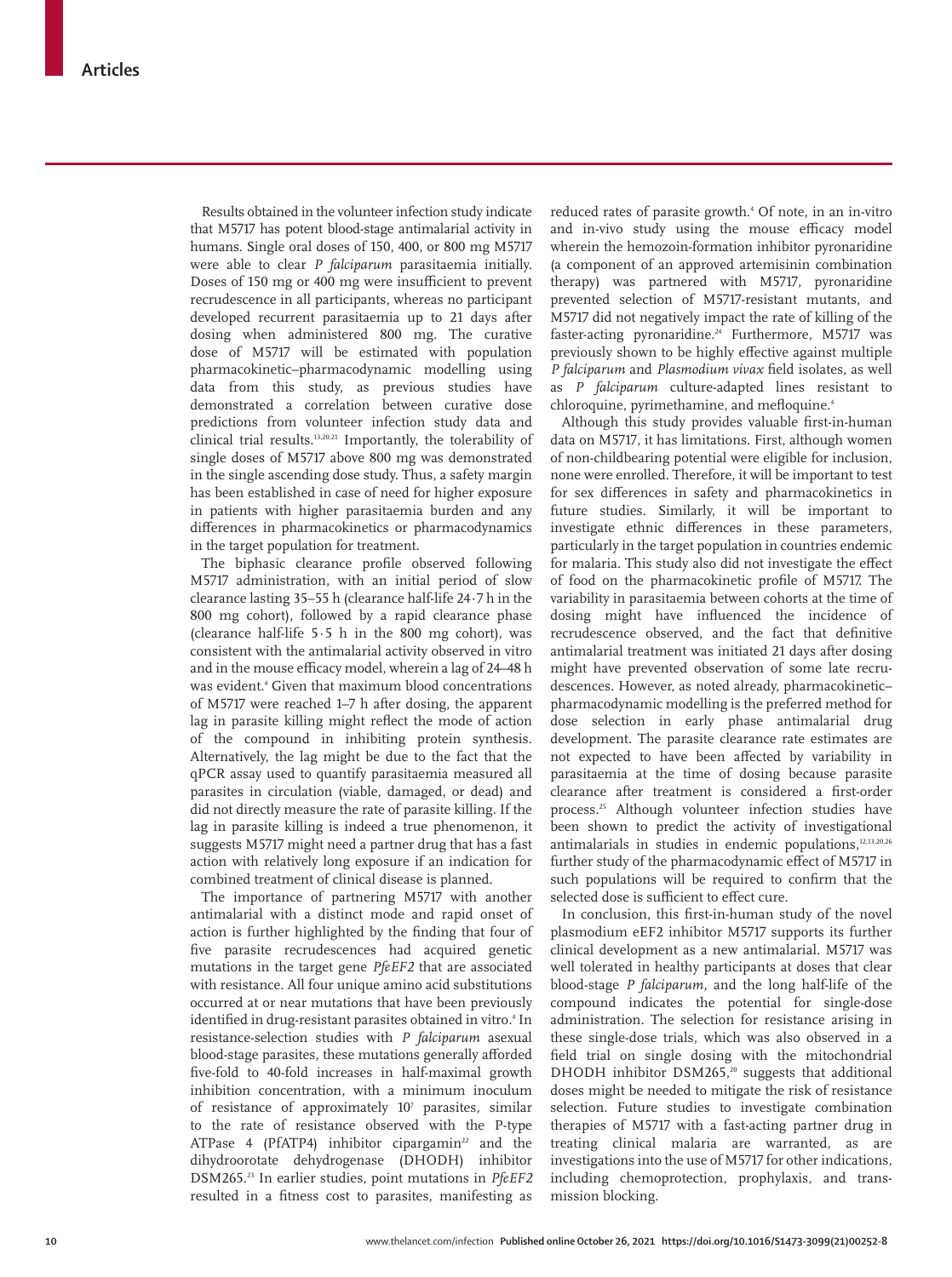#### **Contributors**

JSM (principal investigator), AO (lead investigator), and RW (project manager) were responsible for acquisition of the data and contributed to study design, data analysis, and data interpretation. LM and LW analysed M5717 antimalarial activity and assisted with volunteer infection study study design and data interpretation. MJG, SKD, and DAF designed and led the experiments to investigate M5717 resistance in recrudescent parasites. XY was responsible for statistical analysis and results interpretation. ÖY (medical lead) and AT (safety representative and safety monitoring committee chair) were responsible for overseeing safety aspects of the study and verification of underlying data. DB was responsible for overall management of the study activities and study performance. CO was the project lead responsible for defining the overall strategy, aligning clinical trial design with overall project strategy, providing input in results analysis and interpretation, and providing operational support. AK contributed to overall trial design and interpretation of the data and did the pharmacometric analysis to inform dose selection. WMB was the translational lead responsible for study design, analysis and interpretation of data, and verification of underlying data. The trial sponsor (the healthcare business of Merck KGaA, Darmstadt, Germany) designed the study with input from all authors. All authors contributed to data interpretation and reviewed the manuscript. JSM, WMB, and XY accessed and verified the data. A professional medical writer employed by QIMR Berghofer Medical Research Institute, and funded by the healthcare business of Merck KGaA, Darmstadt, Germany, drafted the manuscript. All authors were responsible for the decision to submit for publication.

#### **Declaration of interests**

ÖY, CO, AT, DB, XY, AK, and WMB are employed by the healthcare business of Merck KGaA, Darmstadt, Germany, the study sponsor. JSM (principal investigator) received funding from the healthcare business of Merck KGaA, Darmstadt, Germany, to perform the study. All other authors declare no competing interests.

## **Data sharing**

Per company policy, following approval of a new product or a new indication for an approved product in both the EU and the USA, the healthcare business of Merck KGaA, Darmstadt, Germany, will share study protocols and study-level data and redacted clinical study reports from clinical trials in patients with qualified scientific and medical researchers, upon request, as necessary for conducting legitimate research. Further information on how to request data can be found on our website https://www.merckgroup.com/en/research/our-approach-toresearch-and-development/healthcare/clinical-trials/commitmentresponsible-data-sharing.html.

#### **Acknowledgments**

This study was funded by a grant from the Wellcome Trust (203481/Z/16/Z) and the healthcare business of Merck KGaA, Darmstadt, Germany (Crossref Funder ID: 10.13039/100009945). JSM was supported by a National Health and Medical Research Council of Australia Practitioner Fellowship. DAF gratefully acknowledges funding support from the Medicines for Malaria Venture. We thank all the volunteers who participated in the study, staff at Q-Pharm who conducted the trial, staff at the Queensland Paediatric Infectious Diseases laboratory for qPCR analysis, Pieter Joubert (Wellcome Trust) for serving as a medical advisor on the safety monitoring committee, Stephan Chalon (Medicines for Malaria Venture) for serving as an ad-hoc advisor to the safety monitoring committee, Dennis Shanks from the Australian Defence Force Malaria and Infectious Disease Institute for serving as an independent malaria expert, and from the QIMR Berghofer Medical Research Institute we thank Peter O'Rourke for advice on statistical matters and study design and Adam Potter for manuscript preparation (funded by a contractual agreement between QIMR Berghofer and the healthcare business of Merck KGaA, Darmstadt, Germany).

#### **References**

- 1 WHO. World malaria report. Geneva: World Health Organization, 2020.
- 2 Imwong M, Suwannasin K, Kunasol C, et al. The spread of artemisinin-resistant *Plasmodium falciparum* in the Greater Mekong subregion: a molecular epidemiology observational study. *Lancet Infect Dis* 2017; **17:** 491–97.
- Burrows JN, van Huijsduijnen RH, Mohrle JJ, Oeuvray C, Wells TN. Designing the next generation of medicines for malaria control and eradication. *Malar J* 2013; **12:** 187.
- Baragana B, Hallyburton I, Lee MC, et al. A novel multiple-stage antimalarial agent that inhibits protein synthesis. *Nature* 2015; **522:** 315–20.
- 5 Baragana B, Norcross NR, Wilson C, et al. Discovery of a quinoline-4-carboxamide derivative with a novel mechanism of action, multistage antimalarial activity, and potent in vivo efficacy. *J Med Chem* 2016; **59:** 9672–85.
- 6 Jorgensen R, Merrill AR, Andersen GR. The life and death of translation elongation factor 2. *Biochem Soc Trans* 2006; **34:** 1–6.
- 7 McCarthy JS, Sekuloski S, Griffin PM, et al. A pilot randomised trial of induced blood-stage *Plasmodium falciparum* infections in healthy volunteers for testing efficacy of new antimalarial drugs. *PloS One* 2011; **6:** e21914.
- US FDA. Guidance for industry: estimating the maximum safe starting dose in initial clinical trials for therapeutics in adult healthy volunteers. Rockville, MD: US Food & Drug Administration, Center for Drug Evalution and Research, 2005.
- Rockett RJ, Tozer SJ, Peatey C, et al. A real-time, quantitative PCR method using hydrolysis probes for the monitoring of *Plasmodium falciparum* load in experimentally infected human volunteers. *Malar J* 2011; **10:** 48.
- US FDA. Guidance for industry: toxicity grading scale for healthy adult and adolescent volunteers enrolled in preventive vaccine clinical trials. Rockville, MD: US Food & Drug Administration, Center for Biologics Evaluation and Research, 2007.
- Collins KA, Ruckle T, Elliott S, et al. DSM265 at 400 milligrams clears asexual stage parasites but not mature gametocytes from the blood of healthy subjects experimentally infected with *Plasmodium falciparum*. *Antimicrob Agents Chemother* 2019; **63:** e01837–18.
- 12 McCarthy JS, Baker M, O'Rourke P, et al. Efficacy of OZ439 (artefenomel) against early *Plasmodium falciparum* blood-stage malaria infection in healthy volunteers. *J Antimicrob Chemother* 2016; **71:** 2620–27.
- McCarthy JS, Lotharius J, Ruckle T, et al. Safety, tolerability, pharmacokinetics, and activity of the novel long-acting antimalarial DSM265: a two-part first-in-human phase 1a/1b randomised study. *Lancet Infect Dis* 2017; **17:** 626–35.
- McCarthy JS, Ruckle T, Djeriou E, et al. A phase II pilot trial to evaluate safety and efficacy of ferroquine against early *Plasmodium falciparum* in an induced blood-stage malaria infection study. *Malar J* 2016; **15:** 469.
- 15 McCarthy JS, Ruckle T, Elliott SL, et al. A single-dose combination study with the experimental antimalarials artefenomel and DSM265 to determine safety and antimalarial activity against blood-stage *Plasmodium falciparum* in healthy volunteers. *Antimicrob Agents Chemother* 2019; **64:** e01371-19.
- 16 Marquart L, Baker M, O'Rourke P, McCarthy JS. Evaluating the pharmacodynamic effect of antimalarial drugs in clinical trials by quantitative PCR. *Antimicrob Agents Chemother* 2015; **59:** 4249–59.
- 17 Muggeo VM. Estimating regression models with unknown breakpoints. *Stat Med* 2003; **22:** 3055–71.
- DerSimonian R, Laird N. Meta-analysis in clinical trials. *Control Clin Trials* 1986; **7:** 177–88.
- 19 Dorne JL, Walton K, Renwick AG. Human variability in CYP3A4 metabolism and CYP3A4-related uncertainty factors for risk assessment. *Food Chem Toxicol* 2003; **41:** 201–24.
- Llanos-Cuentas A, Casapia M, Chuquiyauri R, et al. Antimalarial activity of single-dose DSM265, a novel plasmodium dihydroorotate dehydrogenase inhibitor, in patients with uncomplicated *Plasmodium falciparum* or *Plasmodium vivax* malaria infection: a proof-of-concept, open-label, phase 2a study. *Lancet Infect Dis* 2018; **18:** 874–83.
- 21 McCarthy JS, Marquart L, Sekuloski S, et al. Linking murine and human *Plasmodium falciparum* challenge models in a translational path for antimalarial drug development. *Antimicrob Agents Chemother* 2016; **60:** 3669–75.
- 22 Lee AH, Fidock DA. Evidence of a mild mutator phenotype in Cambodian *Plasmodium falciparum* malaria parasites. *PloS One* 2016; **11:** e0154166.